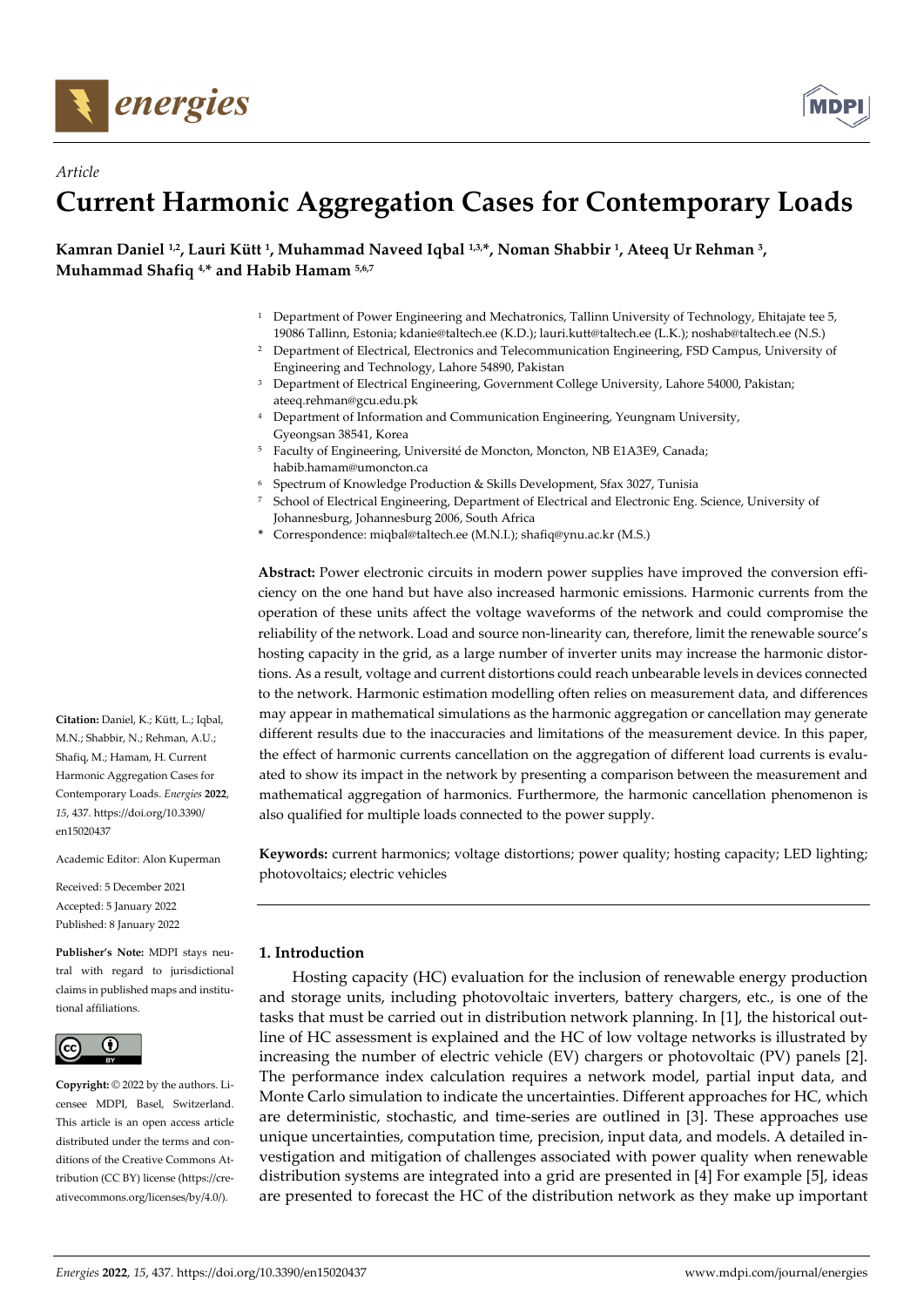tools to plan the distribution network and predict the impact on power quality due to the integration of the PV system.

HC can be more accurately assessed if the harmonic profile of contemporary loads is analyzed along with the harmonic profile of future loads and sources such as EV and PV inverters [6]. For environmentally sustainable electricity production and use, the number of solar plants and EVs is increasing annually; this impacts the distribution network in terms of power quality. Measurements can provide a closer insight into the solar inverter effect on THDv of the supply voltage [7].

As most contemporary loads implement power electronic converters at the load side, their non-linear characteristics are a reason for feeding harmonic currents into networks. This has an influence on the voltage distortion parameters of an AC power system. In order to have a power system with credible power quality indices [8,9], it is essential to determine the contribution of harmonic content injected devices connected to the electrical grid [10]. Voltage distortion not only influences a single consumer, but affects all other consumers sharing the same network [11,12]. To deliver the least distorted voltage to consumers, the network operator must take actions to leverage voltage distortions.

Current harmonics can be represented as phasors with RMS and phase angle values; in such a manner, harmonic components are rotating vectors with real and imaginary parts in the complex plane. In a distribution network where multiple non-linear loads are connected, it is likely that the different harmonic load currents not only have different RMS component values but also harmonic phase angle values. As a result, various combinations of similar loads could lead to variations in the aggregated harmonic current. In order to find the total harmonic currents loading the substation, the individual load harmonics have to be summed geometrically. The total harmonic current from the multiple devices can be significantly lower than the arithmetic sum of individual current magnitudes due to diversity in the harmonic phase angles [13].

Harmonic voltages with different magnitudes and phase angles can cause changes in load current harmonics both in RMS and phase [14]. In addition, both the voltage and current distortions vary with different loading levels and are time-varying PQ characteristics. Hence, it is highly complex to accurately determine current harmonics magnitude and phase angle values for every time instant [15]. Summation coefficients are provided by IEC standard 61000-3-6 to perform the summation of harmonic magnitudes [16]. The IEC standard has suggested rules based on summation coefficients, if using harmonic current magnitudes. Furthermore, there are several other influences to current harmonic RMS levels and phase angle values. The impact on harmonic current variation due to the impedance of cables attached to LED lamps was studied in [17].

One of the most straightforward approaches to determine the expected load harmonic current fingerprint is the measurement of the loads. This must also include aspects of sensitivity [18]. For example, the thermal stability of loads refers to the temperature stability when performing measurements; for example, LED lamps and power supplies require roughly forty minutes [19]. The average variation interrelation of higher-order harmonic currents increases with an increase in the number of loads connected simultaneously [20]. Similarly, in [21] the aggregation result was compared to measurement data with multiple loads connected simultaneously, showing that higher-order harmonics vary more significantly than lower-order harmonics. In addition, higher-order harmonic current vectors are spread out more compared to lower-order harmonics. THD<sub>I</sub> was observed with an average reduction of up to 10% due to the harmonic currents' cancellation effect.

This paper focuses on the practical aspects of the aggregation of the harmonic emission at the point of common coupling; this is usable, for example, in the case of simplified measurements of RMS harmonic currents in the estimation of load and source HC. The scale and accuracy of harmonic component summation are measured and compared with the values obtained from a single load measurement. Combinations of loads are tested for the total harmonic load currents' estimation. The analysis is based on measurements per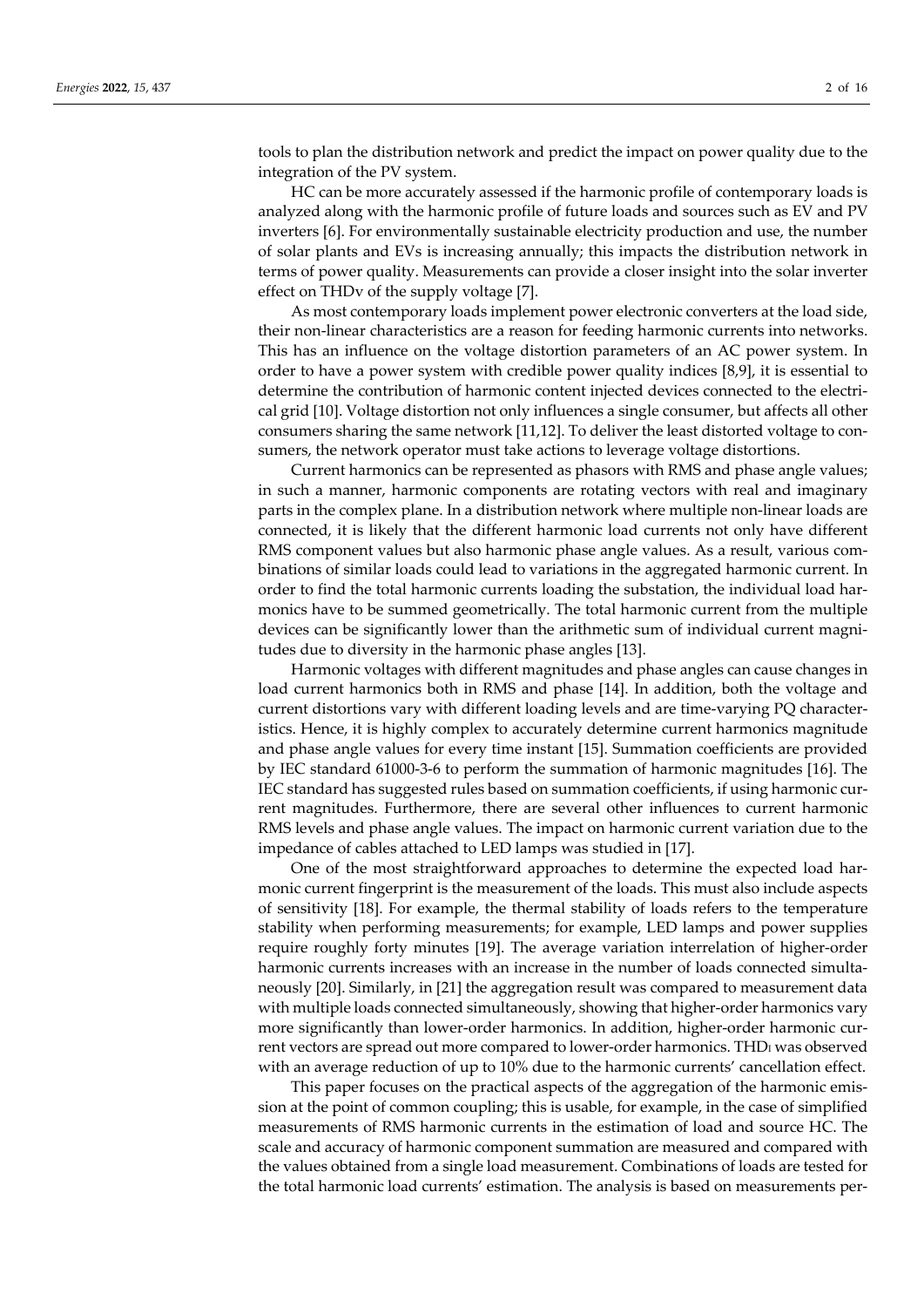formed for different numbers of combinations of loads operating simultaneously. The harmonic estimation of multiple loads operating at the same time presents an approximate occurrence of cancellation that may happen when multiple devices are operating. Not accounting for the cancellation would lead to pessimistic harmonic estimation, in turn leading to lower hosting capacity estimation.

#### **2. Harmonic Variation and Summation**

Harmonic current can be represented as complex phasor quantities; measured values are RMS and phase angle. Therefore, in order to perform aggregation, the amplitude and phase form can be converted to real and imaginary components in the complex plane using the following formulas. Harmonic aggregation is performed using Equation (1).

$$
i(t) = \sum_{h=1}^{\infty} I_{m,h} \cos(2\pi h f_1 t + \varphi_{I,h})
$$
 (1)

*f*<sub>1</sub> is the frequency of fundamental component, *h* is the harmonic number, and  $\varphi_{I,h}$  is the phase shift to corresponding *h* number. The real and imaginary values of the any harmonic phasor are:

$$
i_{x,h} = \text{Re}(I_h) = I_{m,h} \cos(\varphi_{i,h})
$$
  

$$
i_{y,h} = \text{Im}(I_h) = I_{m,h} \sin(\varphi_{i,h})
$$

and a modulus of them will be:

$$
I_{m,h} = |I_h| = \sqrt{i_{x,h}^2 + i_{y,h}^2}
$$
 (2)

As root-mean-square values can be used to present phasor magnitudes, the RMS value of any harmonic and total RMS current can be calculated using the equation below.

$$
I_h = \sqrt{\frac{i_{x,h}^2 + i_{y,h}^2}{2}} = \frac{I_{m,h}}{\sqrt{2}}
$$
 (3)

$$
I = \sqrt{\sum_{h=1}^{\infty} \frac{I_{m,h}^2}{2}}
$$
 (4)

Harmonic currents are produced when a load draws a current with a non-sinusoidal waveform. According to the Kirchoff Current Law (KCL), the total sum of current at the point of common connection is zero when multiple loads are simultaneously connected. Every load device behaves as a source of harmonics and provides its share, so the total current at PCC is the aggregation of individual harmonics from all load devices according to superposition. In order to find total vector current, the real and imaginary components of individual loads should be added.

$$
\begin{cases}\n i_{x \sum h} = \sum_{k=1}^{K} i_{x,h,k} \\
 i_{y \sum h} = \sum_{k=1}^{K} i_{y,h,k}\n\end{cases}
$$
\n(5)

 $i_{x,h,k}$  – real component of current harmonic of particular device  $k$ ;

 $i_{y,h,k}$ —imaginary component of current harmonic of load  $k$ ;

—total loads at the point of common connection.

The resultant magnitude and RMS of a particular harmonic are: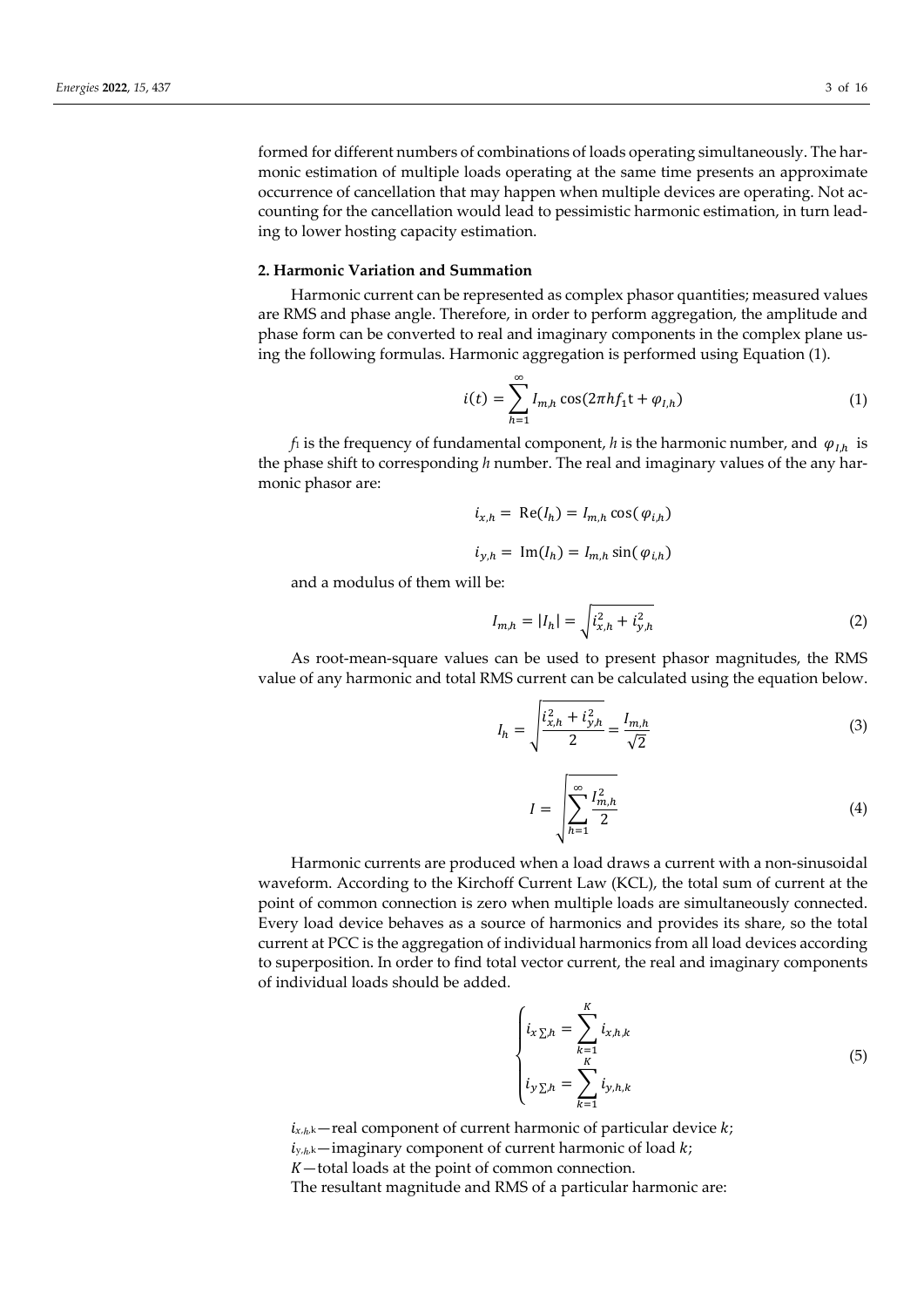$$
I_{m\Sigma,h} = \sqrt{i_{x\Sigma,h}^2 + i_{y\Sigma,h}^2}
$$
 (6)

$$
I_{\sum,h} = \frac{I_{m,h}}{\sqrt{2}}\tag{7}
$$

Phase angle calculation is performed according to the quadrant of the phasor. The resultant phase-angle range is –180 to +180 degrees ( $-\pi$  to + $\pi$ ).

$$
\theta_{I\Sigma,h} = \begin{cases}\n\tan^{-1}\left(\frac{i_{y\Sigma,h}}{i_{x\Sigma,h}}\right), if i_{x\Sigma,h} > 0 \\
\tan^{-1}\left(\frac{i_{y\Sigma,h}}{i_{x\Sigma,h}}\right) + \pi, if i_{x\Sigma,h} < 0 \text{ and } i_{y\Sigma,h} \ge 0 \\
\tan^{-1}\left(\frac{i_{y\Sigma,h}}{i_{x\Sigma,h}}\right) - \pi, if i_{x\Sigma,h} < 0 \text{ and } i_{y\Sigma,h} < 0 \\
\tfrac{\pi}{2}, if i_{x\Sigma,h} = 0 \text{ and } i_{y\Sigma,h} > 0 \\
-\frac{\pi}{2}, if i_{x\Sigma,h} = 0 \text{ and } i_{y\Sigma,h} < 0\n\end{cases}
$$
\n(8)

To find the summation accuracy of harmonics, harmonic phasors of individual loads are aggregated to find the resulting harmonic current magnitudes and phase of investigated load combinations. The calculated values of phasors are then compared to measured phasor data of the respective combination of load, and the difference between the calculated and actual values is found. Figure 1 illustrates the difference between measured and aggregated harmonic vectors.



Figure 1. Determining the magnitude and phase angle difference of measured (brown) and calculated (blue) values.

#### **3. Measurement Setup**

Sixteen LED lamps are arbitrarily chosen as loads; lamps have a power rating range from 8 W to 17 W and a luminous flux between 800 and 1521 Lm. To reach thermal stability, the LED lamps and power amplifier/power supply were powered up for more than one hour prior to measurement [19]. Table 1 also shows the total harmonic distortion percentage of all the LED lamps used in the experiment. Three of the lamps have a  $THD<sub>1</sub>$  in the range of 28 to 53%; the others have a THD $I$  above 100%.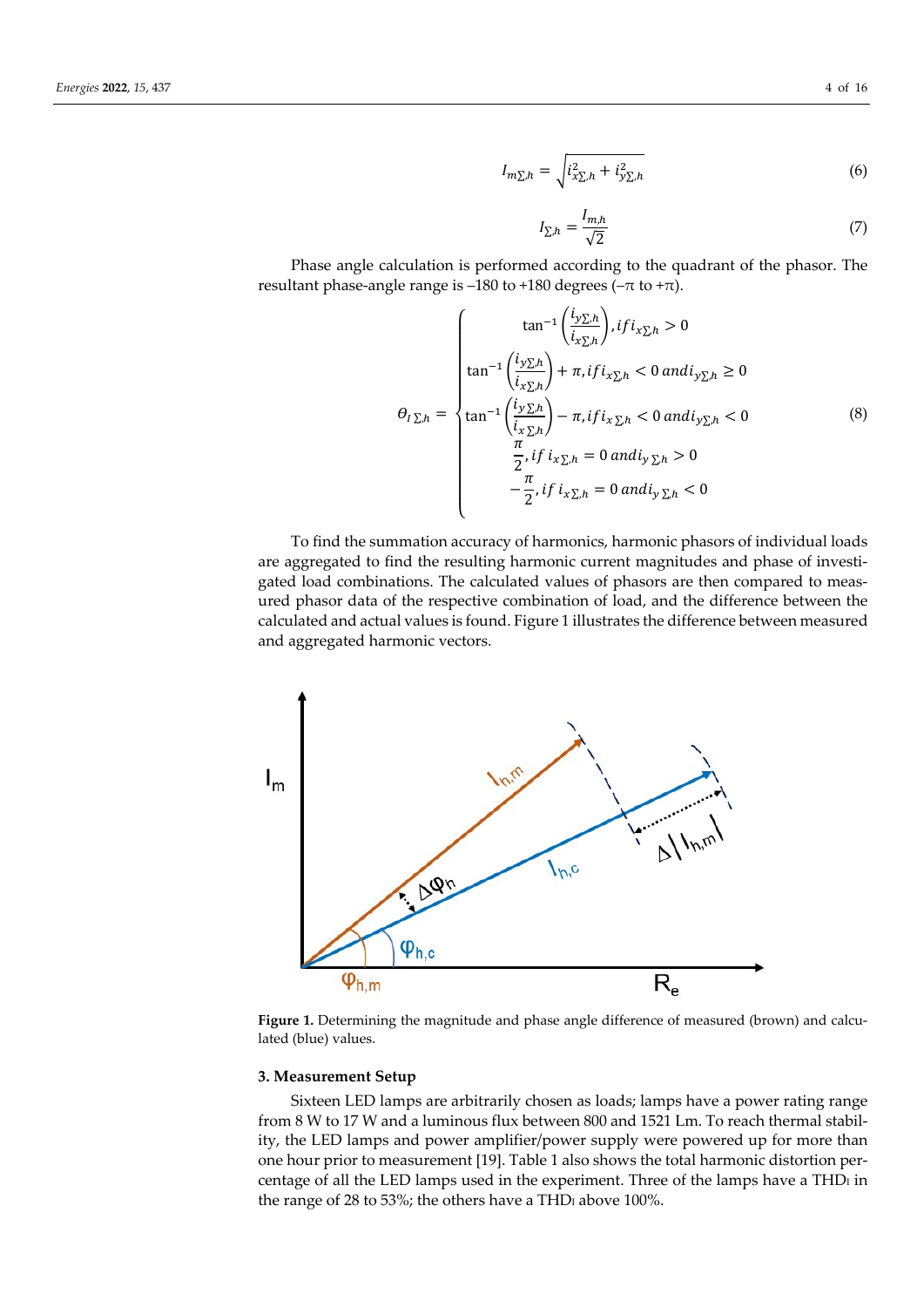|                | <b>Lamp Rated</b> | <b>Lamp Rated</b> | Measured   |  |  |
|----------------|-------------------|-------------------|------------|--|--|
| Lamp No.       | Power (W)         | Luminance (Lm)    | THDI $(%)$ |  |  |
| $\mathbf{1}$   | 14                | 1521              | 145        |  |  |
| $\overline{2}$ | 10                | 1055              | 164        |  |  |
| 3              | 9                 | 810               | 135        |  |  |
| $\overline{4}$ | 12                | 1055              | 149        |  |  |
| 5              | 12                | 900               | 134        |  |  |
| 6              | 10                | 800               | 148        |  |  |
| 7              | 12                | 1055              | 152        |  |  |
| 8              | 9                 | 1055              | 162        |  |  |
| 9              | 8                 | 806               | 46         |  |  |
| 10             | 11                | 1060              | 28         |  |  |
| 11             | 9                 | 806               | 139        |  |  |
| 12             | 10.5              | 1060              | 136        |  |  |
| 13             | 9.8               | 806               | 52.7       |  |  |
| 14             | 10                | 1055              | 135        |  |  |
| 15             | 11                | 1055              | 154        |  |  |
| 16             | 17                | 1521              | 134        |  |  |

**Table 1.** Parameters of lamps used for testing.

The experimental setup consists of a power quality (PQ) analyzer, a data acquisition (DAQ) module, a load combination array, a programmable power supply, and a personal computer. The PQ analyzer realizes a one-second measurement that is aggregated and recorded according to class-A standards [22]. MATLAB controls the generation of input voltage for measurement setup as it programs the DAQ module to provide the signal to programmable power supply. Supply waveform is generated with the sampling frequency of 100 kS/s, meaning 2000 points for every 50 Hz cycle. The same MATLAB script drives the load scenarios by supplying a digital binary switching signal to dual-pole double-throw (DPDT) relays which are embedded on 16-load combination array [22,23].

Initially, harmonic current measurements are performed for each load/lamp individually. Afterwards, a combination of loads—for example, load numbers 1 and 2—are subjected to measurement. Different load combinations are used in each step. Each individual lamp or lamp combination is run for 10 s. The PQ analyzer records with a minimum interval of 1 s. The phase angles of harmonic currents are recorded with respect to the input fundamental voltage. Measurements are only conducted after the thermal stability of the load, with a warm-up period of 60 minutes. Continuous power is provided to LED lamps to maintain a working temperature.

Lamps are supplied either by a source to warm them up to a stable operating temperature or during the measurement from the pure sinewave source. Double throw relays provide power from the secondary source when lamps are unengaged. The outline of the measurement setup is presented in Figure 2.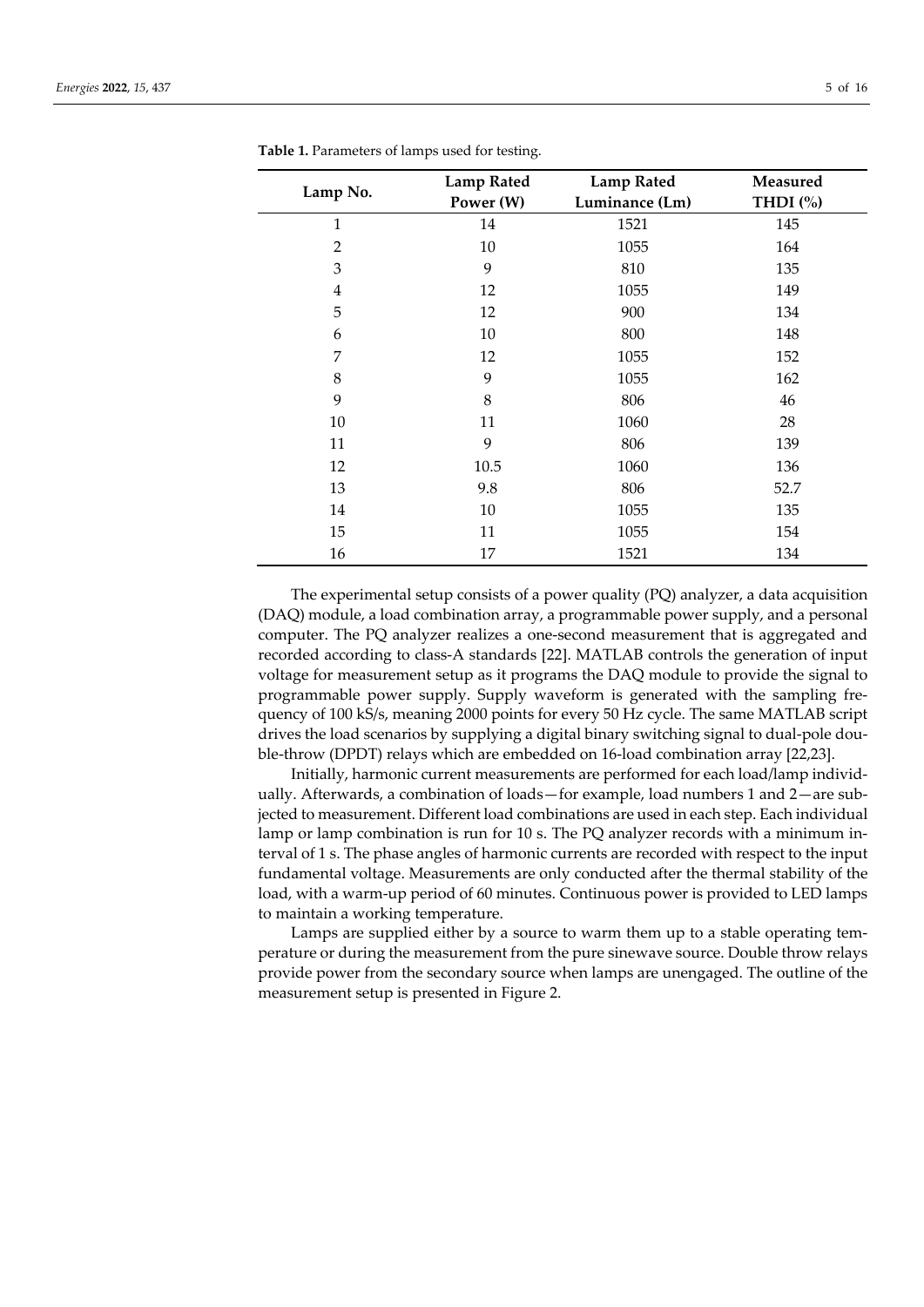

**Figure 2.** Measurement setup.

#### **4. Measurement Results**

### *4.1. Individual Load Measurements*

The measured load currents of all sixteen lamps are shown in Figure 3, and measured RMS currents are in the 40 mA to 140 mA range. The figure also indicates the harmonic profile details of lamps used in this study. Only odd harmonic currents under the 1 kHz range are considered for analysis and the calculation is in the present context. The limit used is due to the measurement system capabilities and related uncertainty. However, it was verified that harmonics above 1 kHz have a negligible impact on the load current. LEDs' internal circuit topology can play an essential role in defining the harmonic current fingerprint of lamps, as some lamps can contain active or passive filters and power factor correction circuit for reducing the harmonic content in a current. More details on the lamp circuit topologies are presented in [21,23]. The number of circuit types selected here is assumed to present the statistical mix of lamps on the market. Every lamp follows approximately the same pattern: the RMS of the current harmonic components decreases as the order of the harmonic decreases. Table 2 represents the RMS and phase angle information of the test lamps, as the phase angle information must be observed during the estimation of the total harmonics of multiple devices.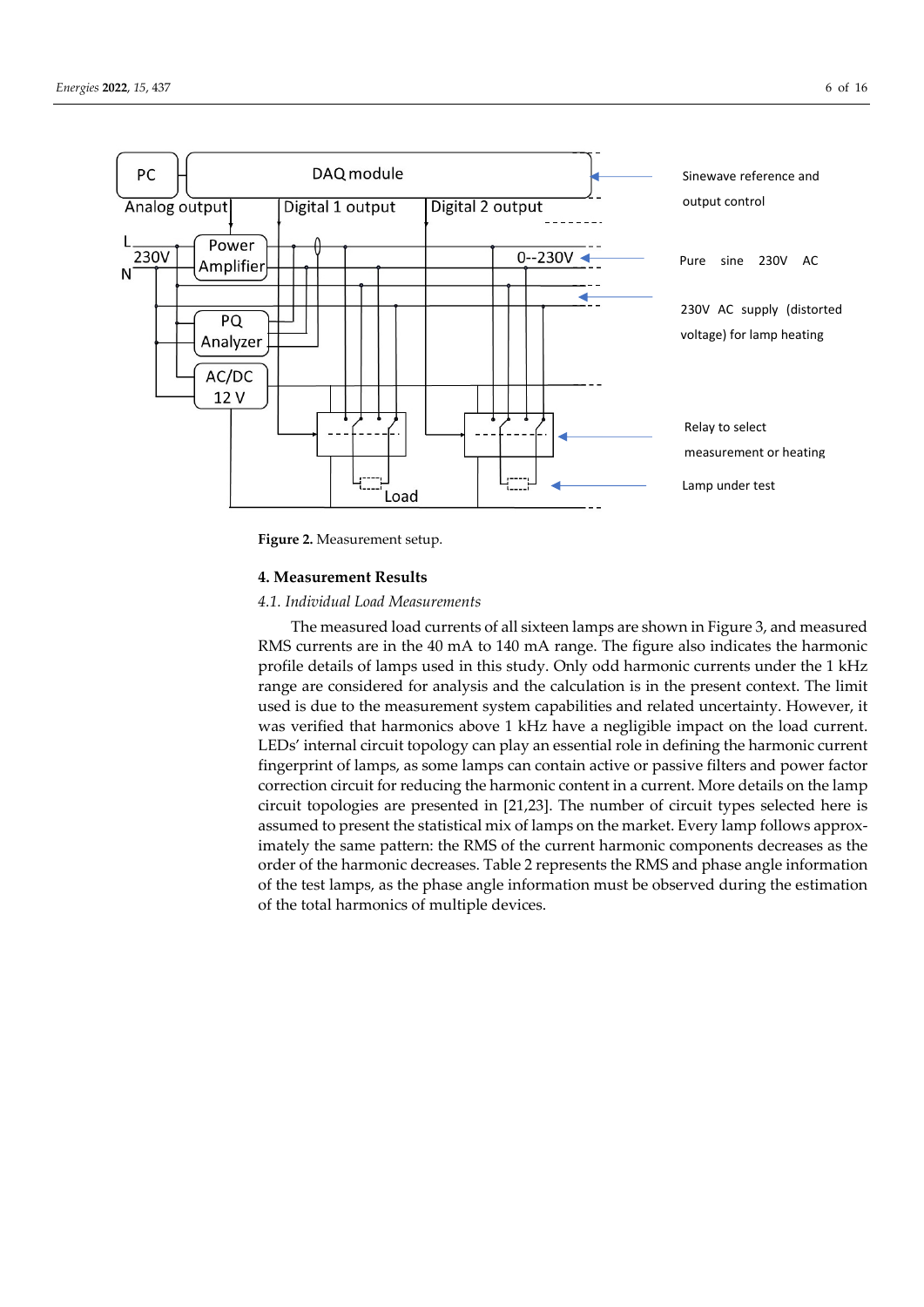

**Figure 3.** Current harmonics in lamps.

| Lamp No.                | $\mathbf{I}$ | $\boldsymbol{\theta}_{I3}$             | $I_5$      | $\theta_{\text{I}5}$                   | I <sub>7</sub> | $\boldsymbol{\theta}_{\text{I7}}$       | $I_{13}$   | $\theta_{113}$                  | $I_{19}$   | $\theta_{119}$          |
|-------------------------|--------------|----------------------------------------|------------|----------------------------------------|----------------|-----------------------------------------|------------|---------------------------------|------------|-------------------------|
| 1                       | 0.059        | $-123$                                 | 0.048      | 97                                     | 0.036          | $-40$                                   | 0.013      | $-34$                           | 0.01       | $-38$                   |
| $\overline{2}$          | $0.04\,$     | $-128$                                 | 0.035      | 87                                     | 0.028          | $-55$                                   | 0.011      | $-92$                           | 0.009      | $-100$                  |
| $\mathfrak{Z}$          | 0.034        | $-120$                                 | 0.028      | 101                                    | 0.021          | $-33$                                   | 0.008      | $-19$                           | 0.007      | $-18$                   |
| $\overline{\mathbf{4}}$ | 0.05         | $-126$                                 | 0.042      | 91                                     | 0.032          | $-49$                                   | 0.012      | $-60$                           | 0.009      | $-69$                   |
| 5                       | 0.046        | $-116$                                 | 0.036      | 108                                    | 0.025          | $-22$                                   | 0.011      | 13                              | 0.007      | $32\,$                  |
| 6                       | 0.035        | $-127$                                 | 0.029      | 89                                     | 0.023          | $-52$                                   | 0.009      | $-69$                           | 0.008      | $-81$                   |
| 7                       | 0.049        | $-128$                                 | 0.041      | 89                                     | 0.032          | $-53$                                   | 0.011      | $-71$                           | 0.009      | $-82$                   |
| $\,8\,$                 | 0.034        | $-136$                                 | 0.03       | 73                                     | 0.025          | $-76$                                   | 0.009      | $-141$                          | 0.006      | $-154$                  |
| 9                       | 0.015        | $-6$                                   | 0.008      | $-10$                                  | 0.005          | $-15$                                   | 0.001      | $-39$                           | 0.0003     | $-84$                   |
| 10                      | 0.011        | $-19$                                  | 0.006      | $-17$                                  | 0.004          | $-12$                                   | 0.002      | $-44$                           | 0.001      | $-107$                  |
| 11                      | 0.037        | $-117$                                 | 0.03       | 107                                    | 0.022          | $-25$                                   | 0.01       | $-1$                            | 0.007      | $10\,$                  |
| 12                      | 0.044        | $-126$                                 | 0.035      | 92                                     | 0.025          | $-46$                                   | 0.009      | $-35$                           | 0.005      | $-40$                   |
| 13                      | 0.018        | $-166$                                 | 0.005      | 15                                     | 0.007          | 25                                      | 0.004      | 51                              | 0.003      | 78                      |
| 14                      | 0.042        | $-117$                                 | 0.033      | 108                                    | 0.023          | $-22$                                   | 0.01       | 12                              | 0.006      | 28                      |
| 15                      | 0.044        | $-135$                                 | 0.038      | 75                                     | 0.03           | $-72$                                   | $0.01\,$   | $-114$                          | 0.009      | $-137$                  |
| 16                      | 0.072        | $-114$                                 | 0.057      | 113                                    | 0.039          | $-15$                                   | 0.017      | 26                              | 0.011      | 51                      |
|                         |              | $I_3$                                  |            | $I_5$                                  |                | ۱7                                      |            | $I_{13}$                        |            | $I_{19}$                |
|                         | 120          | $\frac{90}{0.08}$ 60                   | 120        | $\frac{90}{0.06}$ 60                   | 120            | $\frac{90}{0.04}$ 60                    | 120        | 90<br>60<br>0.015               | 120        | 90<br>60<br>0.01        |
|                         | 150<br>180   | 0.06<br>30<br>0.04<br>0.02<br>$\Omega$ | 150<br>180 | $(494)$<br>30<br>0.02<br>0*<br>$\circ$ | 150<br>180     | 0.03<br>30<br>0.02<br>0.01<br>$0*$<br>U | 150<br>180 | 30<br>0.01<br>0.005<br>$\Omega$ | 150<br>180 | 30<br>0.005<br>$\Omega$ |
|                         | 瀞<br>210     | $0*$<br>330                            | 210        | 330                                    | 210            | $*$ $*$<br>330                          | 210        | 330                             | 210        | 330                     |
|                         | 240          | 300<br>270                             | 240        | 300<br>270                             | 240            | 300<br>270                              | 240        | 300<br>270                      | 240        | 300<br>270              |

# *4.2. Aggregation Measurement Results*

All possible combinations of the sixteen lamps are issued by switching two lamps at a time. The total number of possible lamp combinations is 120. Due to the limitation of the power in the voltage power supply, only two lamps are switched on at a time. For any combination, measurements of the individual lamps are taken and resultant harmonics are calculated by adding the individual current harmonics.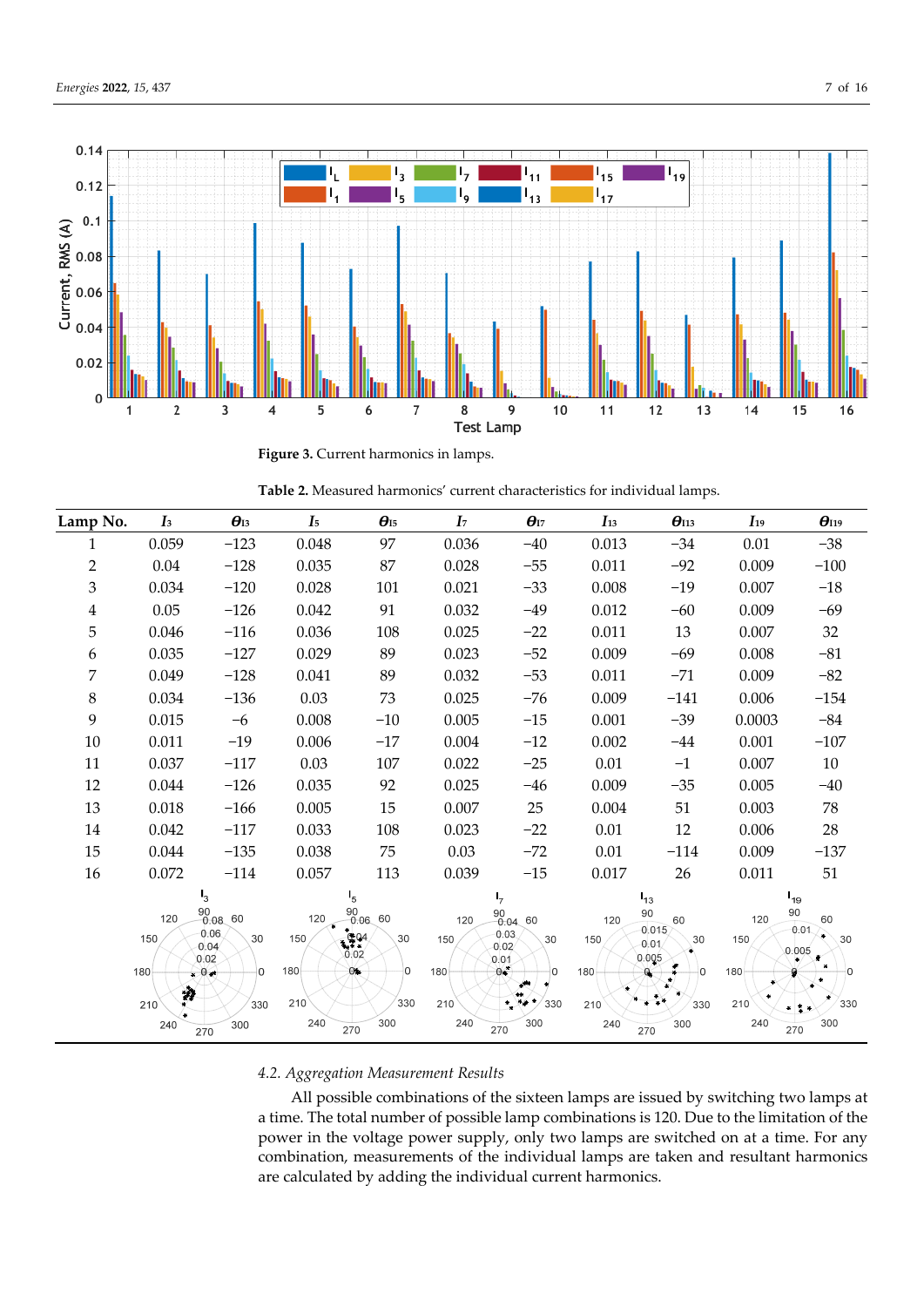The RMS measurement data of all combinations of the lamps are illustrated in Figure 4. The trend shows the similar behavior of harmonics; that is, lower-order harmonics have more significant percentage than higher-order harmonics in total harmonic content. Very few lamp combinations show a small amount of harmonic content because these loads may contain harmonic filters; for those combinations, even lower-order harmonic content is negligible.



**Figure 4.** Measured harmonic currents' RMS levels (with respect to RMS of fundamental harmonic current components) of 120 lamp combinations.

Figure 5 shows the third harmonic data of all the combinations used for comparison. The first graph represents the third harmonics' phasors recorded by the measurement device for all combinations. The second part of the figure shows all estimated harmonics, calculated by the geometric addition of the individual third harmonic current component values of lamps present in any particular combination using Formula  $(5)$  with  $K = 2$ .



**Figure 5.** Third harmonic current vectors of all lamp combinations.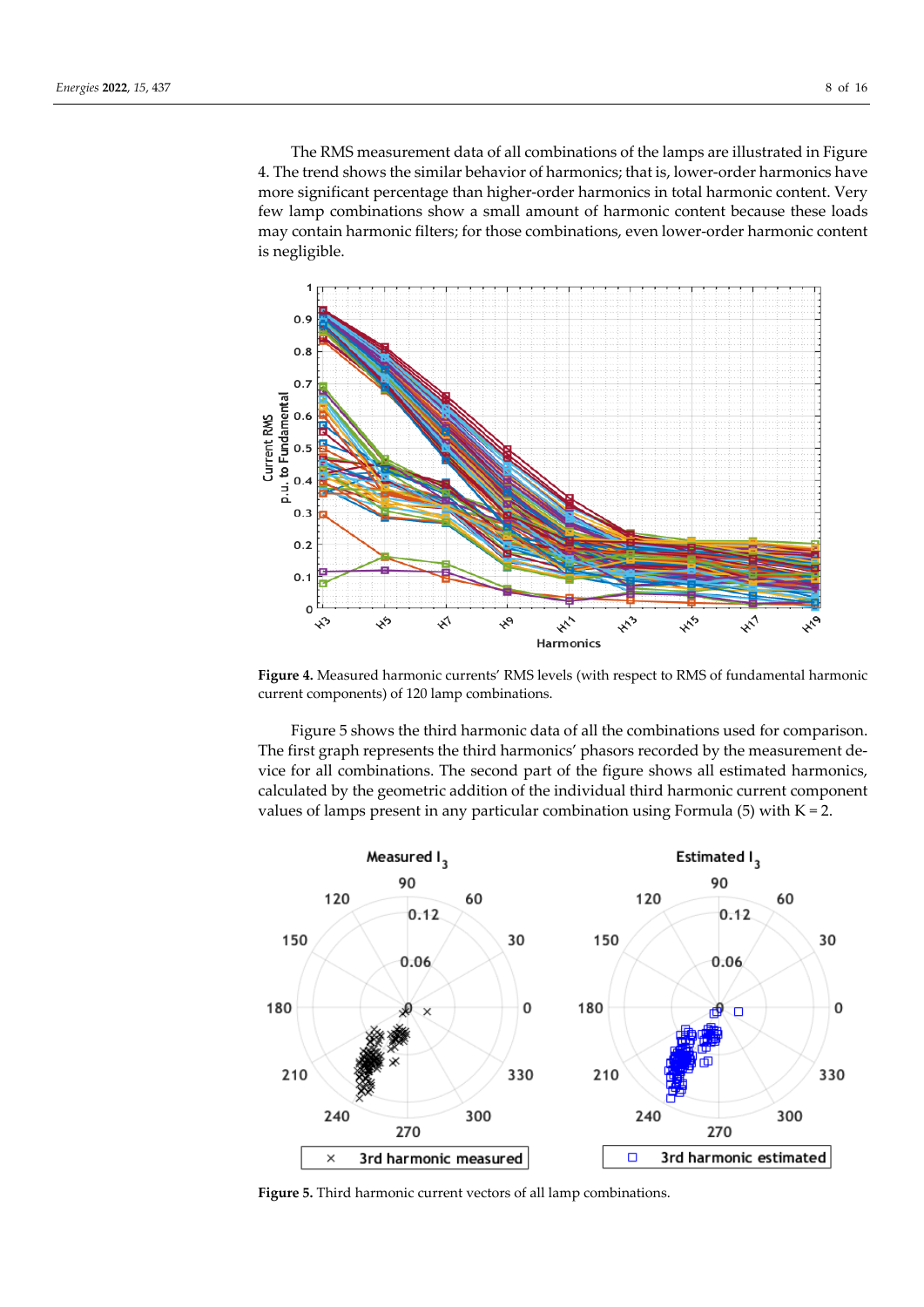The actual measurement data of every load combination are compared with the respective aggregated sum of individual harmonic currents of lamps that are present in the combination. Each point is the difference in the estimated and measurement results from an exclusive combination. The magnitude difference is represented as a percentage. The difference in the phase angles of measured and estimated harmonics is expressed in degrees.

The geometric sum and measured values of the harmonics in different load combinations are demonstrated in Figure 6. Phase angles illustrate the spread of harmonic phasors. Harmonics with a broader spread of phase angle are likely to face more cancellation (see further); as shown in the second part of Figure 6, phase angles range practically from –180 to 180 degrees for the nineteenth harmonic. When multiple devices are connected at a common point, higher-order harmonics are more likely to face a harmonic cancellation effect.



**Figure 6.** Harmonic RMS and phase values of all lamp combinations.

The top and bottom edges of the boxplot in Figure 7 show the 95th and 5th percentile values, while the middle red line indicates the mean value. The whiskers are extended towards extreme values. Figure 7 shows that a near-perfect harmonic summation is seen with a sinusoidal supply provided to loads. The mean difference in the estimated and measured values of all harmonics is very close to zero, which is evidence of the accurate estimation and measurement of load harmonics. The mean difference in the lower-order harmonics is close to zero from the third to the ninth harmonic. The previous study established that the higher-order harmonics have a wider spread on a complex plane, so the mean RMS difference in the higher-order comparison data is more significant than that of lower-order. In the second part of Figure 7, the phase difference in measured and estimated harmonic current increase with harmonic order is shown. The overall difference in phase angle remains below 0.5 degrees.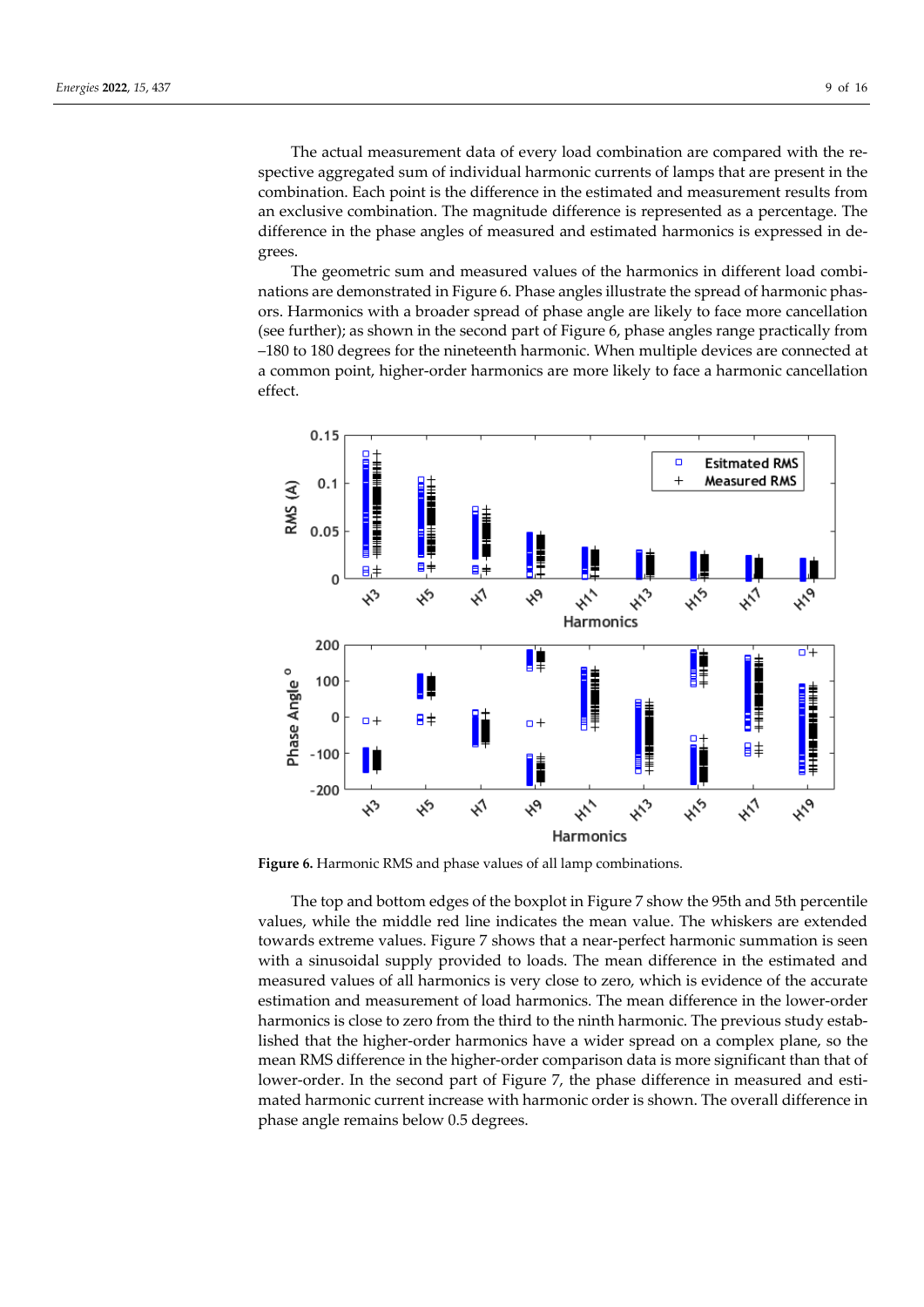

**Figure 7.** Percentage of RMS difference and phase angle difference in the calculated and measured results of LED loads.

The verification above is important for the following context:

- (1) To verify that the harmonics presented with low magnitudes are handled with enough accuracy, and to reflect that if a higher number of such load current components with low magnitudes are accumulated, their totals are expected to have a relatively low order of error, both in magnitude and phase angle values.
- (2) While the equipment used for performing measurements of the actual LED lamp combinations is not capable of reliably supplying more than two or three lamps at a time, the analytical cumulative harmonic current analysis using (5) will provide results that are also applicable for higher numbers of LED lamps assumed to be used at the same time.

These assumptions will be used in the following analysis for the combinations where higher numbers of LEDs are used at the same time (2-16).

#### **5. Aggregation Analysis and Harmonic Cancellation Estimation**

It has been suggested that renewable-source converters would have an impact on the distribution network power quality and create distortions similar to non-linear loads. Massive LED-lamp inclusion to the loads would provide a healthy increase in the harmonic currents' levels in the grids. More electric vehicles directly bring the high-power non-linear loads to the distribution networks. Utility engineers would need to be prepared to analyze the situation and determine the sufficient potential hosting capacity availability prior to the addition of new non-linear units to the grid.

Engineers usually do not have the tools to present harmonics' phase angles, and usually present the harmonic RMS. This is used to compare the actual situation to that of [24]. If there is a need to estimate the added units' impact on the distribution grid, observing the RMS harmonic currents only will create uncertainty in the estimation of the total load harmonic current. The simplest way to estimate the total RMS harmonic current is to add these currents arithmetically [25].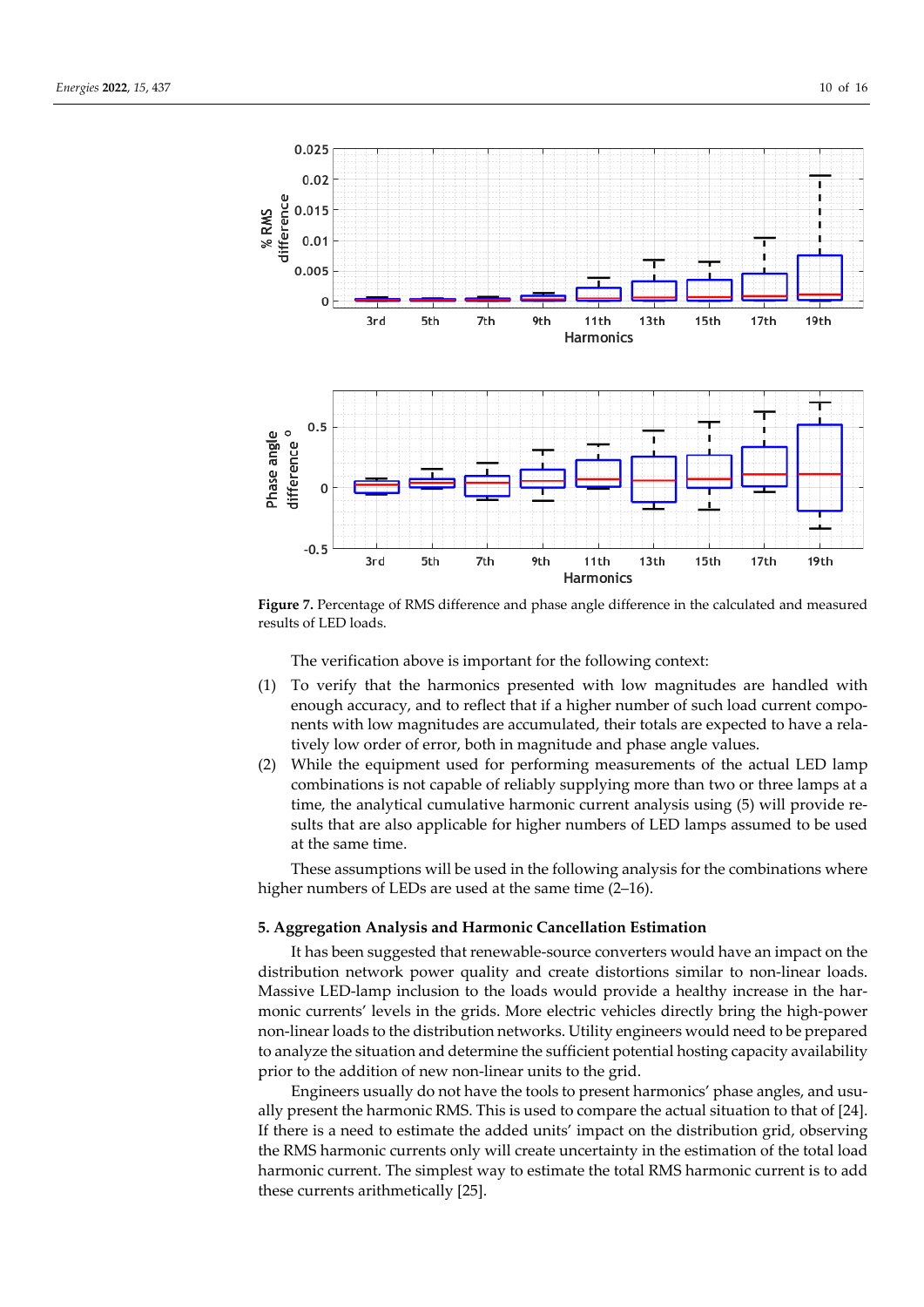The harmonic cancellation refers to the cumulation of the harmonic currents in such a manner that the resulting RMS harmonic current is lower than the arithmetic sum [26– 28]. The cases with arithmetic sum (in case only RMS measurements are available) and geometric sum (RMS and phase angle data are available) is presented here. The effect of harmonic cancellation can be estimated using a cancellation factor.

$$
K_{can} = 1 - \frac{I_{RMS,h,total}}{\sum_{n=1}^{N} I_{RMS,h,n}}
$$
(9)

where *N* is the number of total individual loads.

Figure 8 represents the histogram of the harmonic cancellation coefficient when multiple LEDs are connected simultaneously. It can be seen that the cancellation coefficient is around 0.5 for the majority of load scenarios in higher-order harmonics. As for some load combinations, cancellation coefficients even reach unity. With a greater number of connected loads, the cancellation coefficient increases.  $K_{\text{can}}=1$  means that harmonic current will be cancelled out to 0 magnitude. It is examined in [23,29,30] that with the increase in the number of lamps, an individual current harmonic components reduction does not happen in a similar pattern for lower and higher-order harmonics. This is due to the fact that low-order harmonic phasors are closely aligned in comparison to high-order phasors on the complex plane. The resulting harmonic levels are decreased due to the cancellation effect, and high-order harmonics have more average reduction as compared to lower-harmonic orders.



**Figure 8.** Harmonic cancellation effect of LED loads (no. of load scenarios/combinations on y-axis and cancellation coefficient on the x-axis) (number of combinations reported).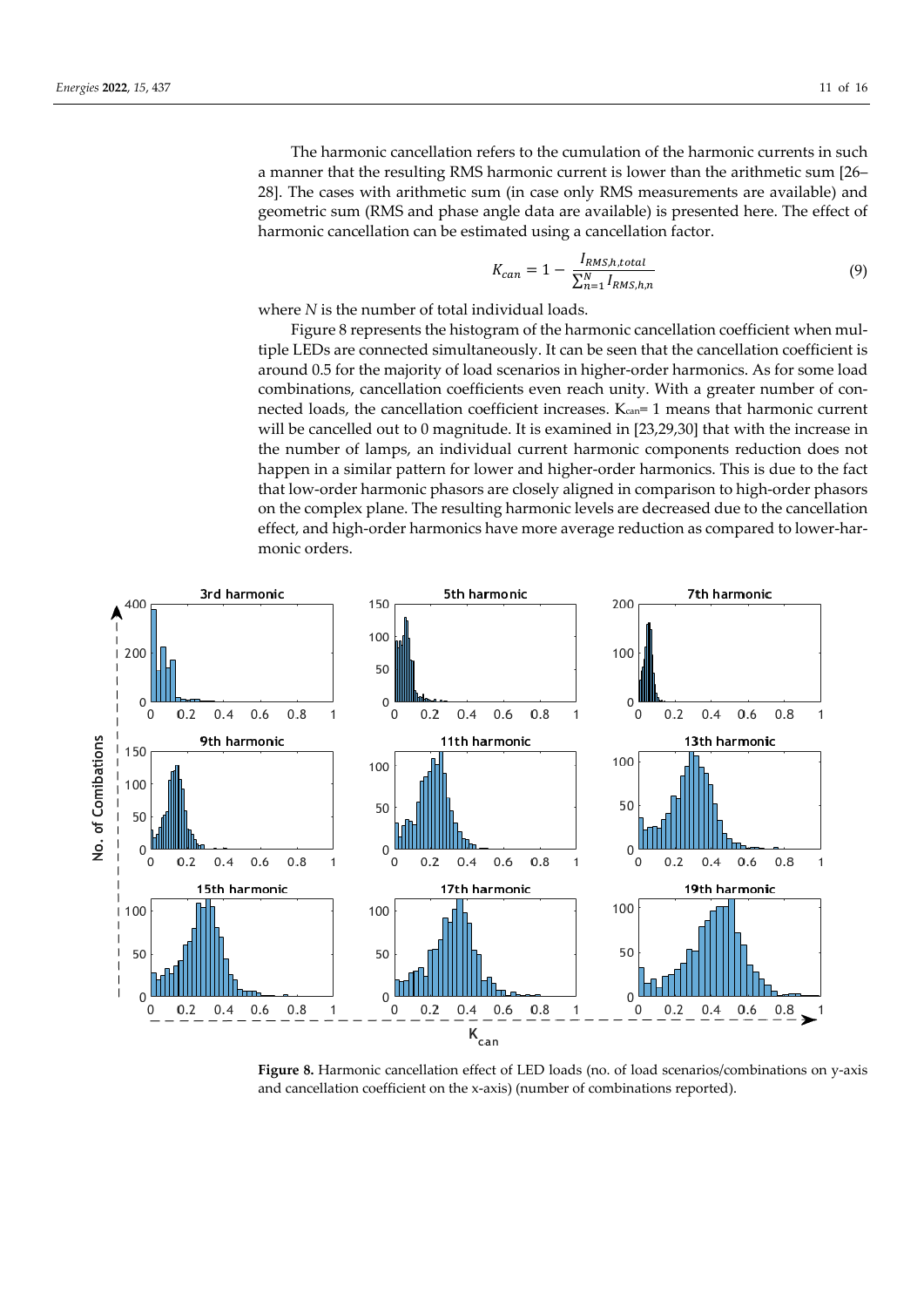Figure 9 illustrates the cancellation coefficient for harmonics on the y-axis and the share of occurrence on the x-axis. More than a thousand different load scenarios are created by changing the number of loads connected at the same time. The occurrence of Kcan is higher and less scattered when the number of attached devices is increased.

The data presented in Table 3 were taken from [26]. This table summarizes the measured data EV onboard battery chargers for sinusoidal supply voltage and zero source impedance. Load scenarios are created by taking a particular combination of the EVs, and the harmonic cancellation factor is also calculated. The occurrence of Kcan of EVs is similar to the Kcan occurrence of LEDs for lower-order harmonics, as observed for the case of the fifth harmonic in Figures 9 and 10. However, the distributions of the cancellation coefficients are spread further as compared to the LED lamps. This is because the EV charging loads have a different harmonic current profile than LEDs.



Figure 9. Harmonic cancellation coefficient of LED load devices operating at the same time.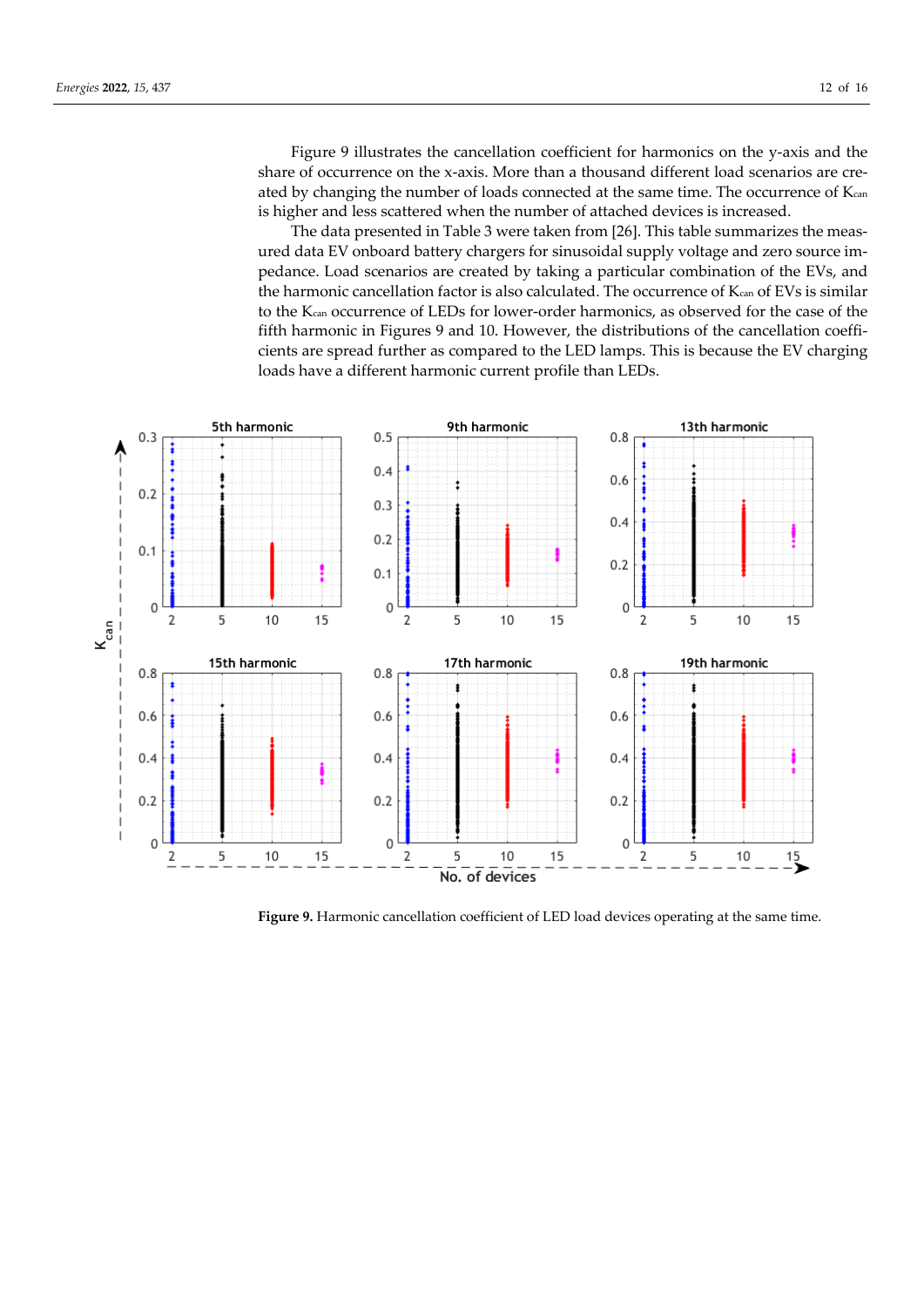

Figure 10. Harmonic cancellation effect of EV loads.

| EV No.         | Prated<br>(kW) | THD <sub>I</sub> $(\%$ | I <sub>1</sub> | $\Theta$ <sub>I1</sub> | $\mathbf{I}$ <sub>3</sub> | $\theta_{13}$ | I <sub>5</sub> | $\Theta_{15}$ | I <sub>7</sub> | $\Theta$ <sub>I7</sub> |
|----------------|----------------|------------------------|----------------|------------------------|---------------------------|---------------|----------------|---------------|----------------|------------------------|
| $\mathbf{1}$   | 7.7            | 5.1                    | 27.9           | $-1$                   | 0.7                       | 165           | 0.2            | 12            | 0.1            | 33                     |
| $\overline{2}$ | 7.4            | 4.4                    | 31.0           | $-1$                   | 0.9                       | 177           | 0.4            | 171           | 0.5            | 164                    |
| 3              | 3.3            | 7.9                    | 13.9           | 3                      | 1.0                       | $-154$        | 0.2            | $-167$        | 0.2            | $-172$                 |
| 4              | 3.3            | 2.9                    | 15.1           | 7                      | 0.2                       | $-74$         | 0.1            | $-129$        | 0.1            | $-85$                  |
| 5              | 3.3            | 11.9                   | 15.9           | 7                      | 1.8                       | $-110$        | 0.1            | 47            | 0.1            | $-70$                  |
| 6              | 3.3            | 5.4                    | 15.5           | 1                      | 0.5                       | $-177$        | 0.3            | $-174$        | 0.2            | $-179$                 |
| 7              | 7.2            | 2.9                    | 15.4           | 5                      | 0.2                       | $-68$         | 0.2            | $-128$        | 0.1            | $-82$                  |
| 8              | 3.3            | 3.1                    | 9.6            | 3                      | 0.3                       | $-3$          | 0.0            | $-25$         | 0.0            | $-36$                  |
| 9              | 2.75           | 7.4                    | 13.1           | 5                      | 0.9                       | $-141$        | 0.0            | 6             | 0.0            | -66                    |
| 10             | 3.3            | 3.2                    | 15.3           | 4                      | 0.4                       | $-126$        | 0.1            | $-160$        | 0.1            | $-168$                 |
| 11             | 16.8           | 5.9                    | 28.7           | 14                     | 1.6                       | $-166$        | 0.0            | $-94$         | 0.1            | $-47$                  |
| 12             | 3.3            | 7.2                    | 14.7           | $\overline{2}$         | 0.9                       | $-166$        | 0.5            | $-178$        | 0.3            | 147                    |
| 13             | 3.3            | 1.7                    | 9.5            | 3                      | 0.1                       | $-155$        | 0.1            | $-90$         | 0.1            | $-139$                 |
| 14             | 3.3            | 5.7                    | 9.0            | $\boldsymbol{0}$       | 0.3                       | 137           | 0.2            | 27            | 0.1            | $-118$                 |
| 15             | 6.1            | 2.8                    | 14.2           | 3                      | 0.3                       | $-173$        | 0.1            | 167           | 0.1            | $-144$                 |
| 16             | 7.4/22         | 9.4                    | 30.7           | 12                     | 0.1                       | 168           | 1.8            | 161           | 0.6            | 86                     |

**Table 3.** Measured harmonics for individual EVs.

# **6. Conclusions**

The harmonic currents are vital for any future load or renewable power infeed source assessment, as these are almost completely of non-linear nature. The presence of harmonic currents is in itself not a direct problem, as long as their levels in the grid are not too high.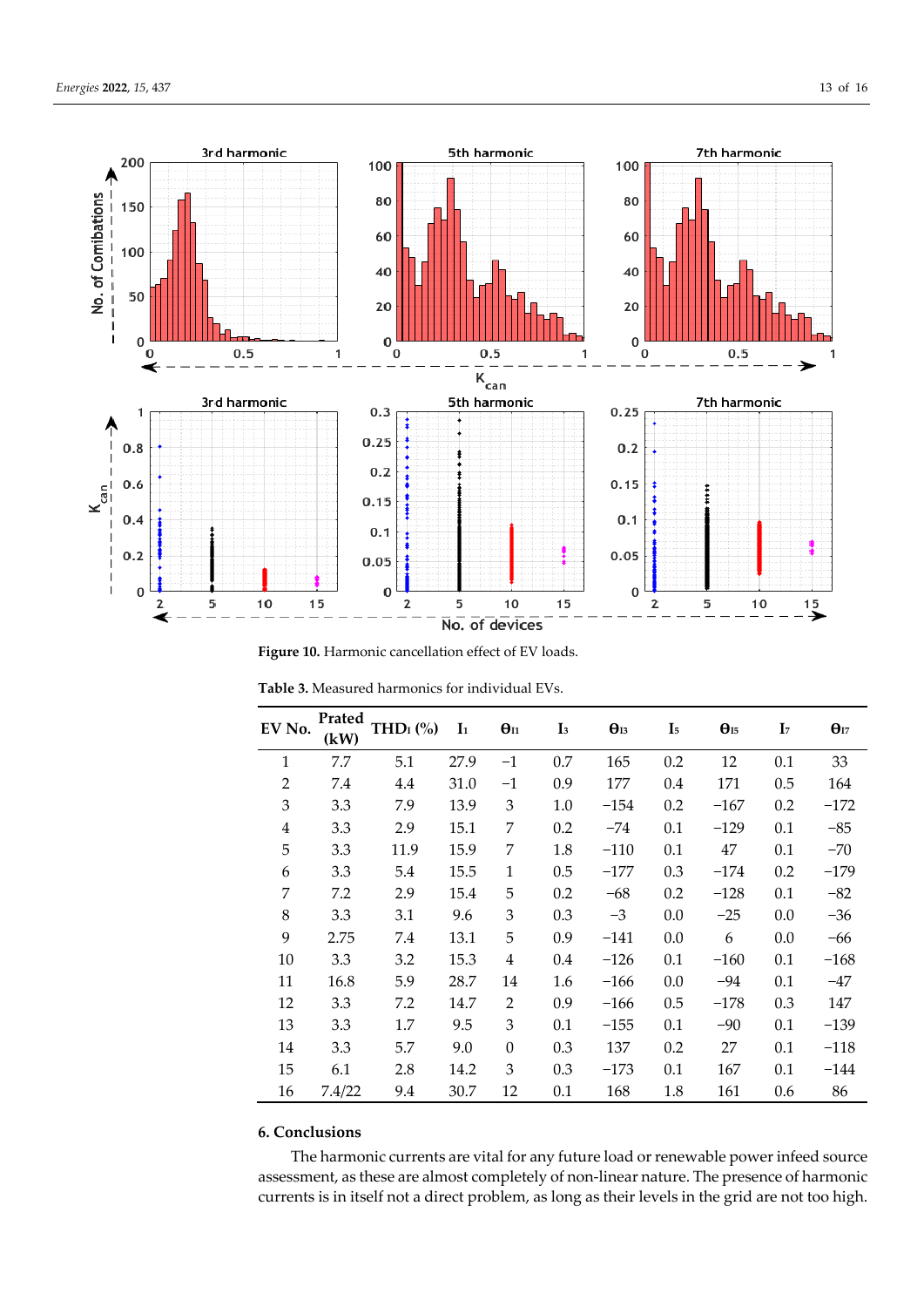The supply will be compromised once the supply voltage harmonics of the grid increases, and will be above accepted standard levels due to the influence of the current harmonics. This means that exceeding the hosting capacity limits the capabilities of the grid. This paper addresses the basics of analysis for the addition of a significant number of nonlinear endpoints to the grid, which are usable for the context of hosting capacity estimation.

The assessment of accuracy in harmonic summation and a brief investigation of the cancellation effect has been discussed in this study based on the analytic approach for the low-power load devices. Only odd harmonics are considered, starting from the 3rd to the 19th orders. Harmonic magnitudes and phase angles are seen to have a different spread of phasors on the complex plane. The harmonic cancellation effect is directly related to the number of loads connected to the point of common connection and is more visible for higher-order harmonics. In the results for lower-order harmonics, fundamental component harmonic cancellation does not emerge significantly and is below … 0.2 (3rd, 5th, …orders).

A measurement setup with a pure sine wave supply voltage is used to inject harmonic phasors to analyze the load combinations so that the aggregation and cancellation can be observed clearly. Compared to summation calculations, the resultant harmonic phasors were found to have a very miniscule difference from the phasor values measured when load combinations were connected simultaneously. It was found that while higherorder harmonics show different dispersion in magnitude and angle values than lowerorder components, there are rather insignificant differences between calculated and measured values.

It is presented that the cancellation effect is more significant when the number of connected devices is increased. The cancellation coefficient of EV charging current harmonics is also compared with that of LED loads. It was observed that the cancellation coefficients of both load types show a similar distribution.

It can be seen that for the higher current harmonics, RMS-based analysis for perspective loads inclusion is not advised. The reason for this is that there is a high chance of harmonic cancellation when a large number of devices are connected to the grid. RMSbased estimation is pessimistic. It could provide an indication of higher than-actual-results that could impose some unjustified limits—for example, on the renewable energy source hosting capacity of the distribution networks. For a better assessment, analysis using more sophisticated measurement capabilities, including harmonic phase angle reporting, is advised.

It has to be noted that the supply voltage waveform provided by the utility typically contains a notable level of harmonics, which are injected by all the components connected to a utility grid. The analysis here is only presented for the sinewave voltage supply. For the real grid voltage waveform, the LED and EV harmonic currents could differ from the values provided in this paper. This will be investigated in more detail in upcoming research.

**Author Contributions:** Conceptualization, K.D. and L.K.; methodology, M.N.I.; software, K.D. and N.S.; validation, A.U.R., M.S. and H.H.; formal analysis, K.D. and M.S.; writing—original draft preparation, K.D.; writing—review and editing, L.K., M.N.I. and M.S. All authors have read and agreed to the published version of the manuscript.

**Funding:** This work was supported by the Estonian Council grant (PSG142).

**Institutional Review Board Statement:** Not applicable.

**Informed Consent Statement:** Not applicable.

**Data Availability Statement:** Data is contained within the article.

**Acknowledgments:** The authors thank the Natural Sciences and Engineering Research Council of Canada (NSERC) and New Brunswick Innovation Foundation (NBIF) for the financial support of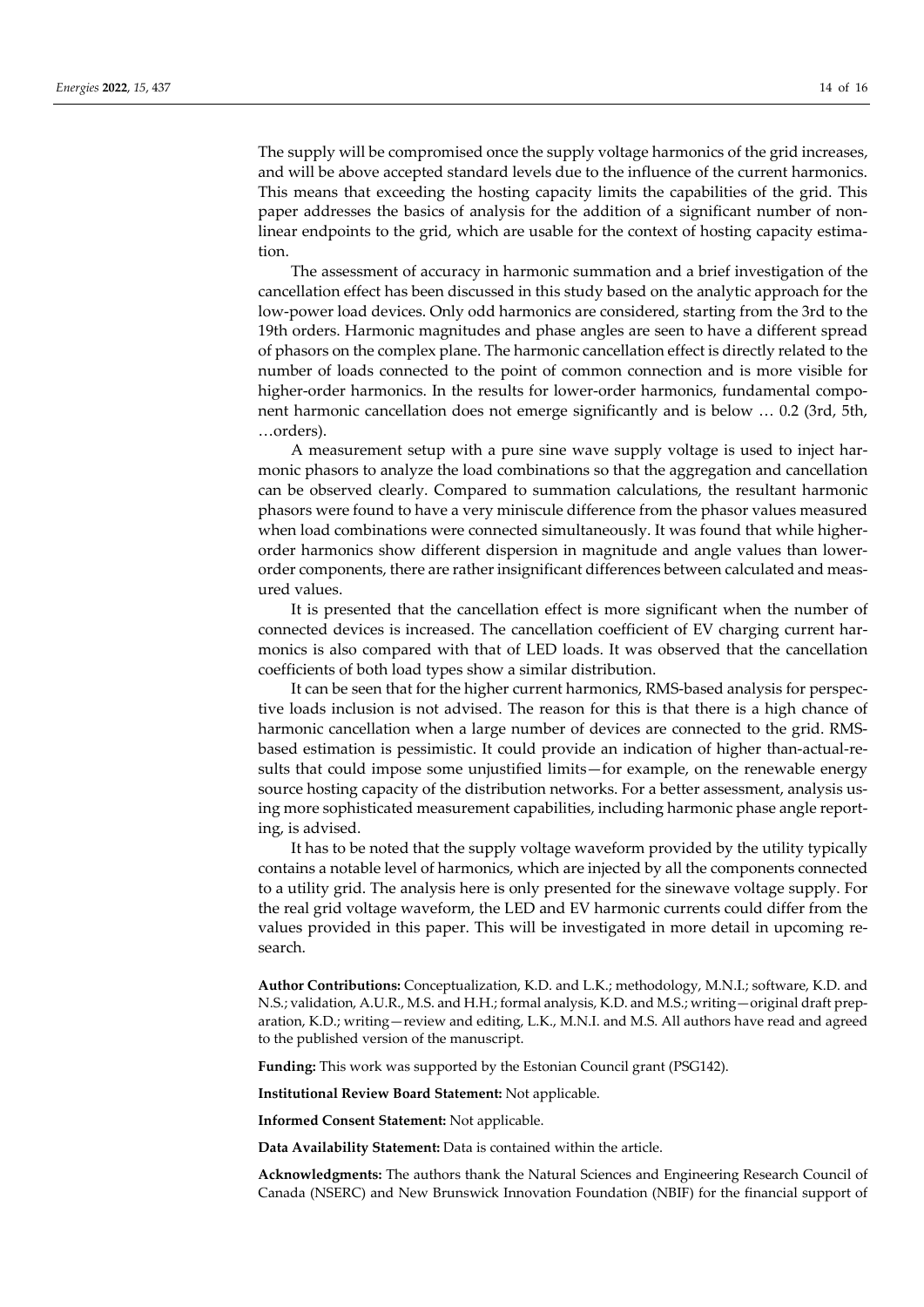the global project. These granting agencies did not contribute to the design of the study or the collection, analysis, and interpretation of data.

**Conflicts of Interest:** The authors declare no conflict of interest.

#### **Reference**

- 1. Bollen, M.H.J.; Rönnberg, S.K. Hosting capacity of the power grid for renewable electricity production and new large consumption equipment. *Energies* **2017**, *10*, 1325. https://doi.org/10.3390/en10091325.
- 2. Iqbal, M.N.; Kütt, L.; Lehtonen, M.; Millar, R.J.; Püvi, V.; Rassõlkin, A.; Demidova, G.L. Travel Activity Based Stochastic Modelling of Load and Charging State of Electric Vehicles. *Sustainability* **2021**, *13*, 1550. https://doi.org/10.3390/su13031550.
- 3. Mulenga, E.; Bollen, M.H.J.; Etherden, N. A review of hosting capacity quantification methods for photovoltaics in low-voltage distribution grids. *Int. J. Electr. Power Energy Syst.* **2019**, *115*, 105445. https://doi.org/10.1016/j.ijepes.2019.105445.
- 4. Bajaj, M.; Singh, A.K. Grid integrated renewable DG systems: A review of power quality challenges and state-of-the-art mitigation techniques. *Int. J. Energy Res.* **2020**, *44*, 26–69. https://doi.org/10.1002/er.4847.
- 5. de Oliveira, T.E.C.; Carvalho, P.M.S.; Ribeiro, P.F.; Bonatto, B.D. PV hosting capacity dependence on harmonic voltage distortion in low-voltage grids: Model validation with experimental data. *Energies* **2018**, *11*, 465. https://doi.org/10.3390/en11020465.
- 6. Liu, D.; Wang, C.; Tang, F.; Zhou, Y. Probabilistic assessment of hybridwind-pv hosting capacity in distribution systems. *Sustainability* **2020**, *12*, 2183. https://doi.org/10.3390/su12062183.
- 7. Vinnal, T.; Puusepp, H.; Shabbir, N.; Iqbal, L.N. Case study of non-linear pv inverter devices attached to the lv distribution network. *Agron. Res.* **2020**, *18*, 2639–2652. https://doi.org/10.15159/AR.20.233.
- 8. *EN 50160:2010 Voltage Characteristics of Electricity Supplied by Public Distribution Networks*; Cenelec: Newark, DE, USA, 2010.
- 9. IEEE. *IEEE Recommended Practice for Monitoring Electric Power Quality*; IEEE Standard II59-1995: Piscataway, NJ, USA, 1995.
- 10. Sezgin, E.; Gol, M.; Salor, O. Determination of harmonic current contributions of plants supplied from PCC based on state estimation. In Proceedings of the 2015 23nd Signal Processing and Communications Applications Conference (SIU), Malatya, Turkey, 16–19 May 2015; pp. 2062–2065. https://doi.org/10.1109/SIU.2015.7130274.
- 11. *Electromagnetic Compatibility (EMC)—Part 4–7: Testing and Measurement Techniques—General Guide on Harmonics and Interharmonics Measurements and Instrumentation, for Power Supply Systems and Equipment Connected Thereto*; IEC, Geneva, Switzerland.
- 12. Blanco, A.M.; Yanchenko, S.; Meyer, J.; Schegner, P. Impact of supply voltage distortion on the current harmonic emission of non-linear loads. *Dyna* **2015**, *82*, 150–159. https://doi.org/10.15446/dyna.v82n192.48591.
- 13. Peterson, B.; Rens, J.; Desmet, J. Harmonic emission assessment on a distribution network: The opportunity for the prevailing angle in harmonic phasors. *CIRED—Open Access Proc. J.* **2017**, *1*, 668–671. https://doi.org/10.1049/oap-cired.2017.0891.
- 14. Hansen, S.; Nielsen, P.; Blaabjerg, F. Harmonic cancellation by mixing nonlinear single-phase and three-phase loads. *IEEE Trans. Ind. Appl.* **2000**, *36*, 152–159. https://doi.org/10.1109/28.821810.
- 15. Ye, G.; Cuk, V.; Cobben, J.F.G. A study on harmonic current summation using field measurement data. In Proceedings of the 2016 IEEE International Conference on Power System Technology (POWERCON), Wollongong, NSW, Australia, 28 September– 1 October 2016; pp. 1–6. https://doi.org/10.1109/POWERCON.2016.7753887.
- 16. *Electromagnetic Compatibility (EMC)—Part 3-6: Assessment of Emission Limits for the Connection of Distorting Installations to MV, HV and EHV Power Systems*; IEC, Geneva, Switzerland, 2008.
- 17. Iqbal, M.N.; Lauri, K. Impact of Cable Impedance on the Harmonic Emission of LED Lamps. In Proceedings of the 21st International Scientific Conference on Electric Power Engineering (EPE), Prague, Czech Republic, 19–21 October 2020; pp. 1–6.
- 18. Santos, A.; Duggan, G.P.; Young, P.; Frank, S.; Hughes, A.; Zimmerle, D. Harmonic cancellation within AC low voltage distribution for a realistic office environment. *Int. J. Electr. Power Energy Syst.* **2022**, *134*, 107325. https://doi.org/10.1016/j.ijepes.2021.107325.
- 19. Iqbal, M.N.; Jarkovoi, M.; Kutt, L.; Shabbir, N. Impact of LED thermal stability to household lighting harmonic load current modeling. In Proceedings of the 2019 Electric Power Quality and Supply Reliability Conference (PQ) and 2019 Symposium on Electrical Engineering and Mechatronics (SEEM), Kärdla, Estonia, 12–15 June 2019. https://doi.org/10.1109/PQ.2019.8818226.
- 20. Jarkovoi, M.; Iqbal, M.N.; Kutt, L. Analysis of harmonic current stability and summation of LED lamps. In Proceedings of the 2019 Electric Power Quality and Supply Reliability Conference (PQ) and 2019 Symposium on Electrical Engineering and Mechatronics (SEEM), Kärdla, Estonia, 12–15 June 2019; pp. 1–8. https://doi.org/10.1109/PQ.2019.8818237.
- 21. Iqbal, M.N.; Kütt, L.; Asad, B.; Shabbir, N.; Rasheed, I. Time-dependent variations in current harmonic emission by LED lamps in the low-voltage network. *Electr. Eng.* **2021**, *103*, 1525–1539. https://doi.org/10.1007/s00202-020-01175-4.
- 22. Electromagnetic compatibility (EMC)—Part 4–30: Testing and measurement techniques—Power quality measurement methods. IEC, Geneva, Switzerland.
- 23. Iqbal, M.N.; Kutt, L.; Shabbir, N.; Asad, B. Comparison of Current Harmonic Emission by Different Lighting Technologies. In Proceedings of the 2020 IEEE 61th International Scientific Conference on Power and Electrical Engineering of Riga Technical University (RTUCON), Riga, Latvia, 5–7 November 2020; pp. 1–6. https://doi.org/10.1109/RTUCON51174.2020.9316615.